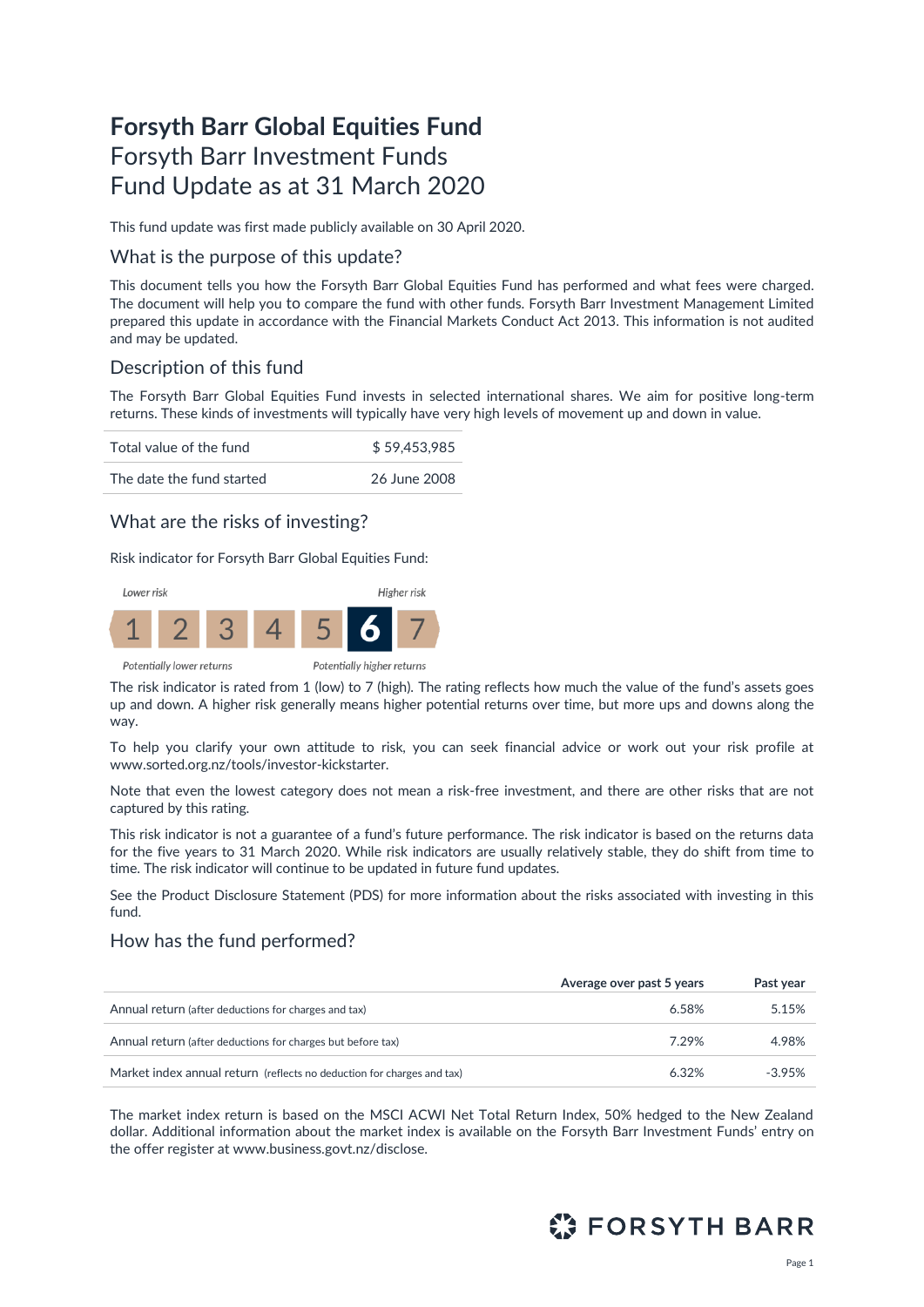# Annual return graph



This shows the return after fund charges and tax for each of the last 10 years ending 31 March. The last bar shows the average annual return for the last 10 years, up to 31 March 2020.

Important: This does not tell you how the fund will perform in the future.

Returns in this update are after tax at the highest prescribed investor rate (PIR) of tax for an individual New Zealand resident. Your tax may be lower.

## What fees are investors charged?

Investors in the Forsyth Barr Global Equities Fund are charged fund charges. In the year to 31 March 2019 these were:

|                                                       | % of net asset value <sup>1</sup> |
|-------------------------------------------------------|-----------------------------------|
| Total fund charges                                    | 1.58%                             |
| Which are made up of:                                 |                                   |
| Total management and administration charges including | 1.58%                             |
| Manager's basic fee                                   | 1.53%                             |
| Other management and administration charges           | 0.05%                             |
| Total performance-based fees                          | 0.00%                             |
|                                                       | Dollar amount per investor        |
| Other charges                                         | \$0.00                            |

Investors are not currently charged any other fees. See the PDS for more information about fees. Small differences in fees and charges can have a big impact on your investment over the long term.

#### **Example of how this applies to an investor**

Jane had \$10,000 in the fund at the start of the year and did not make any further contributions. At the end of the year, Jane received a return after fund charges were deducted but before tax of \$498 (that is 4.98% of her initial \$10,000). This gives Jane a total return after tax of \$515 for the year.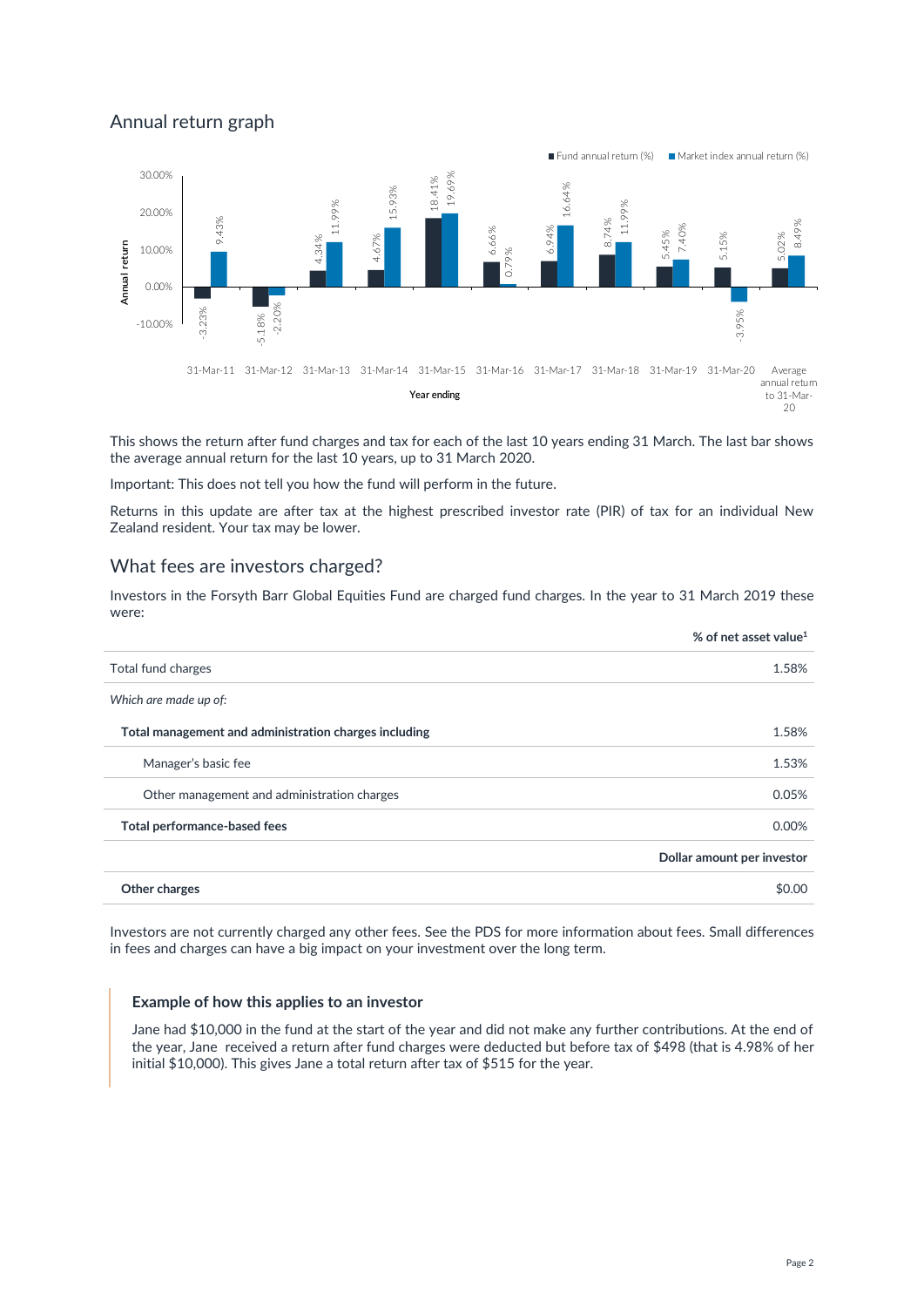## What does the fund invest in?

This shows the types of assets that the fund invests in.



#### Actual investment mix

#### Target investment mix

| Cash and cash equivalents    | 10.00%   |
|------------------------------|----------|
| New Zealand fixed interest   | $0.00\%$ |
| International fixed interest | $0.00\%$ |
| Australasian equities        | 0.00%    |
| International equities       | 90.00%   |
| Listed property              | 0.00%    |
| Unlisted property            | 0.00%    |
| Commodities                  | $0.00\%$ |
| Other                        | 0.00%    |
|                              |          |

### Top 10 investments

|    |                                           | Percentage of fund net |                           |                      | <b>Credit rating</b> |
|----|-------------------------------------------|------------------------|---------------------------|----------------------|----------------------|
|    | <b>Name</b>                               | assets                 | Type                      | Country              | (if applicable)      |
| 1  | Amazon.com, Inc.                          | 7.97%                  | International equities    | <b>United States</b> |                      |
| 2  | NIKE, Inc.                                | 5.58%                  | International equities    | <b>United States</b> |                      |
| 3  | JP Morgan Chase & Co. USD<br>Cash Deposit | 5.29%                  | Cash and cash equivalents | <b>United States</b> | $A-$                 |
| 4  | Alphabet Inc Class A                      | 5.22%                  | International equities    | <b>United States</b> |                      |
| 5  | Apple Inc.                                | 5.14%                  | International equities    | <b>United States</b> |                      |
| 6  | Illumina Inc.                             | 4.18%                  | International equities    | <b>United States</b> |                      |
| 7  | Visa Inc.- Class A Shares                 | 4.09%                  | International equities    | <b>United States</b> |                      |
| 8  | Comcast Corp Class A                      | 4.05%                  | International equities    | <b>United States</b> |                      |
| 9  | Alibaba Group Holding-Sp<br>Adr           | 4.03%                  | International equities    | <b>United States</b> |                      |
| 10 | Medtronic Inc.                            | 3.89%                  | International equities    | <b>United States</b> |                      |

The top 10 investments make up 49.44% of the fund.

We actively manage the fund's foreign currency exposures. As at 31 March 2020, these exposures represented 96.55% of the value of the fund. After allowing for foreign currency hedges in place, 60.20% of the value of the fund was unhedged and exposed to foreign currency risk.